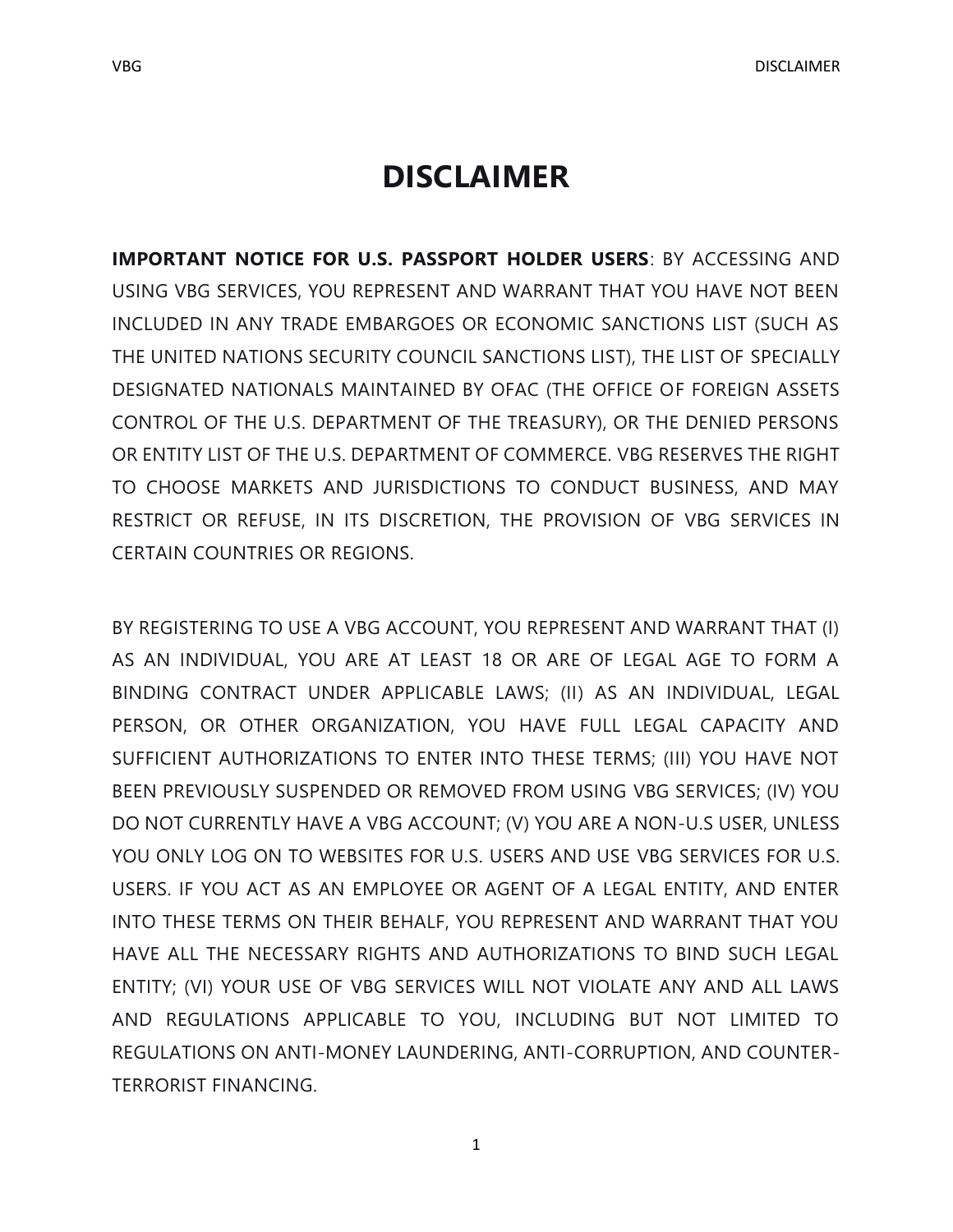VBG DISCLAIMER

1. You acknowledge and agree that you assume full responsibility for your use of the site and tools. you acknowledge and agree that any information you send or receive during your use of the site and tools may not be secure and may be intercepted or later acquired by unauthorized parties. you acknowledge and agree that your use of the site and tools is at your own risk. you acknowledge and agree that the tools are provided "as is" and "as available" without warranties of any kind, whether express or implied. recognizing such, you acknowledge and agree that, to the fullest extent permitted by applicable law, neither the foundation, its directors, officers and employees, the DAO, nor its suppliers or licensors will be liable to you for any direct, indirect, incidental, special, consequential, punitive, exemplary or other damages of any kind, including without limitation damages for loss of profits, goodwill, use, data or other tangible or intangible losses or any other damages based on contract, tort, strict liability, infringement of intellectual property or theft or misappropriation of property or any other theory (even if the foundation had been advised of the possibility of such damages), resulting from the site or tools; the use or the inability to use the site or tools; unauthorized access to or alteration of your transmissions or data; statements or conduct of any third party on the site or tools; any actions the foundation takes or fails to take as a result of communications you send; human errors; technical malfunctions; failures, including public utility or telephone outages; omissions, interruptions, latency, deletions or defects of any device or network, providers, or software (including, but not limited to, those that do not permit participation in the tools); any injury or damage to computer equipment; inability to fully access the site or tools or any other website; theft, tampering, destruction, or unauthorized access to, images or other content of any kind; data that is processed late or incorrectly or is incomplete or lost; typographical, printing or other errors, or any combination thereof; or any other matter relating to the site or tools. some jurisdictions do not allow the exclusion of certain warranties or the limitation or exclusion of

2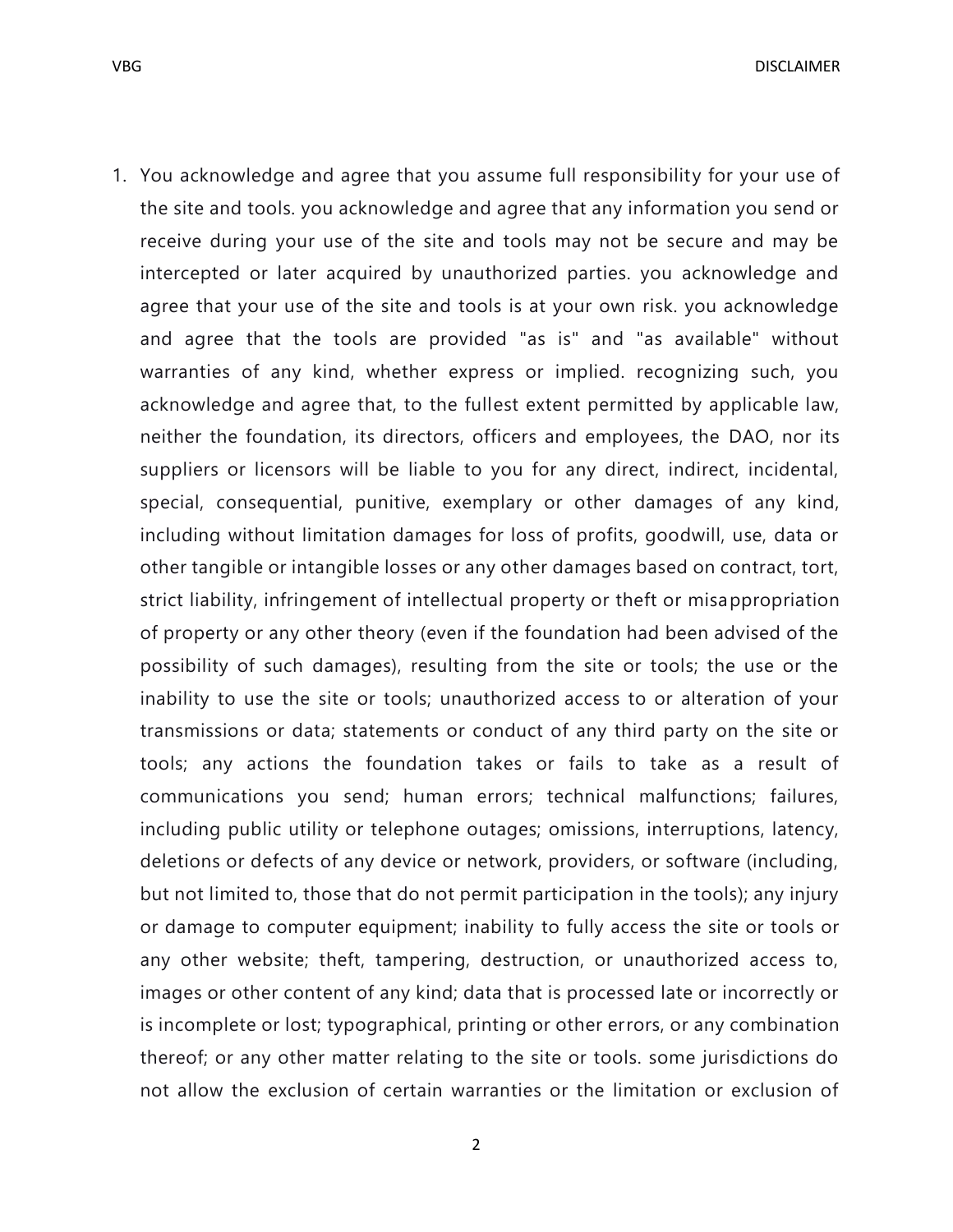liability for incidental or consequential damages. accordingly, some of the above limitations may not apply to you.

- 2. The foundation hereby expressly disclaims, waives, releases and renounces all warranties, express or implied, including, without limitation, any warranty of merchantability, fitness for a particular purpose, title, or non-infringement.
- 3. Without limiting the generality of the foregoing, the foundation, its directors, officers and employees , and licensors do not represent or warrant to you that: (i) your access to or use of the tools will meet your requirements, (ii) your access to or use of the tools will be uninterrupted, timely, secure or free from error, (iii) usage data provided through the tools will be accurate, (iii) the tools or any content, services, or features made available on or through the tools are free of viruses or other harmful components, or (iv) that any data that you disclose when you use the tools will be secure.
- 4. You accept the inherent security risks of providing information and dealing online over the internet, and agree that the foundation, its directors, officers and employees and the DAO have no liability or responsibility for any breach of security unless it is due to its gross negligence.
- 5. The foundation, its directors, officers and employees and the DAO will not be responsible or liable to you for any losses you incur as the result of your use of the blockchain network or any other electronic wallet, including but not limited to any losses, damages or claims arising from: (a) user error, such as forgotten passwords or incorrectly construed smart contracts or other transactions; (b) server failure or data loss; (c) corrupted wallet files; (d) unauthorized access or activities by third parties, including but not limited to the use of viruses, phishing, brute forcing or other means of attack against the tools, Blockchain network, or other electronic wallet.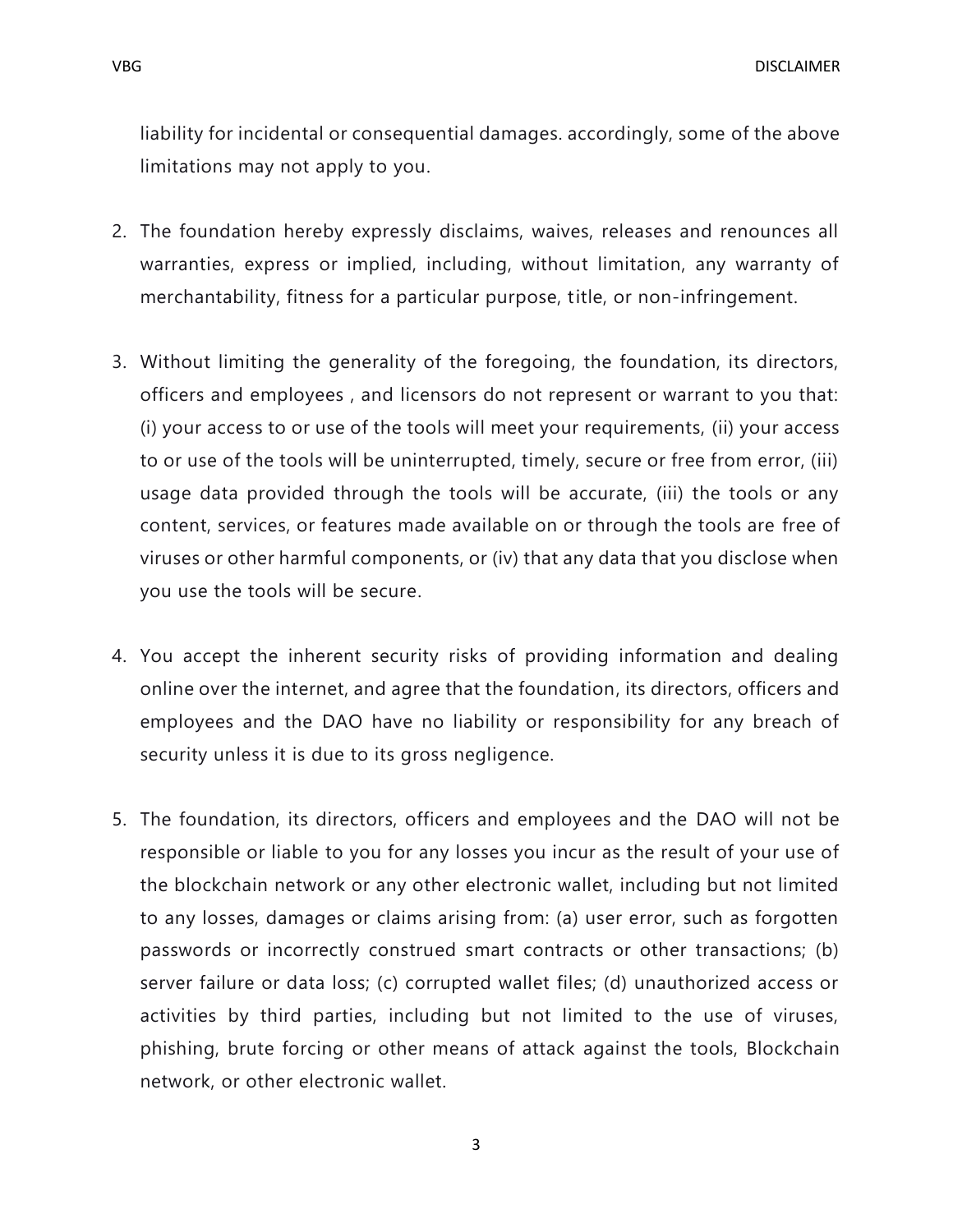VBG DISCLAIMER

- 6. Land parcels are intangible digital assets that exist only by virtue of the ownership record maintained in the Blockchain network. all smart contracts are conducted and occur on the decentralized ledger within the Blockchain platform. the foundation has no control over and makes no guarantees or promises with respect to the ownership record or smart contracts.
- 7. CGOLD are intangible digital assets that exist only by virtue of the ownership record maintained in the Blockchain network. all smart contracts are conducted and occur on the decentralized ledger within the Blockchain platform. the foundation has no control over and make no guarantees or promises with respect to the ownership record or smart contracts. the foundation makes no offer or invitation to acquire, purchase, transfer, sell or otherwise deal in CGOLD.
- 8. The foundation is not responsible for losses due to blockchain or any other features of the Blockchain network or other electronic wallet, including but not limited to late report by developers or representatives (or no report at all) of any issues with the blockchain supporting the Blockchain network, including forks, technical node issues, or any other issues having fund losses as a result.
- 9. The information provided on this website does not constitute investment advice, financial advice, trading advice, or any other sort of advice, and you should not treat any of the website's content as such. We do not recommend that any cryptocurrency should be bought, sold, or held by you. Nothing on this website should be taken as an offer to buy, sell or hold a cryptocurrency. Do conduct your own due diligence and consult your financial advisory before making any investment decision. We do not accept any responsibility and will not be liable for the investment decisions you make based on the information provided on the website.